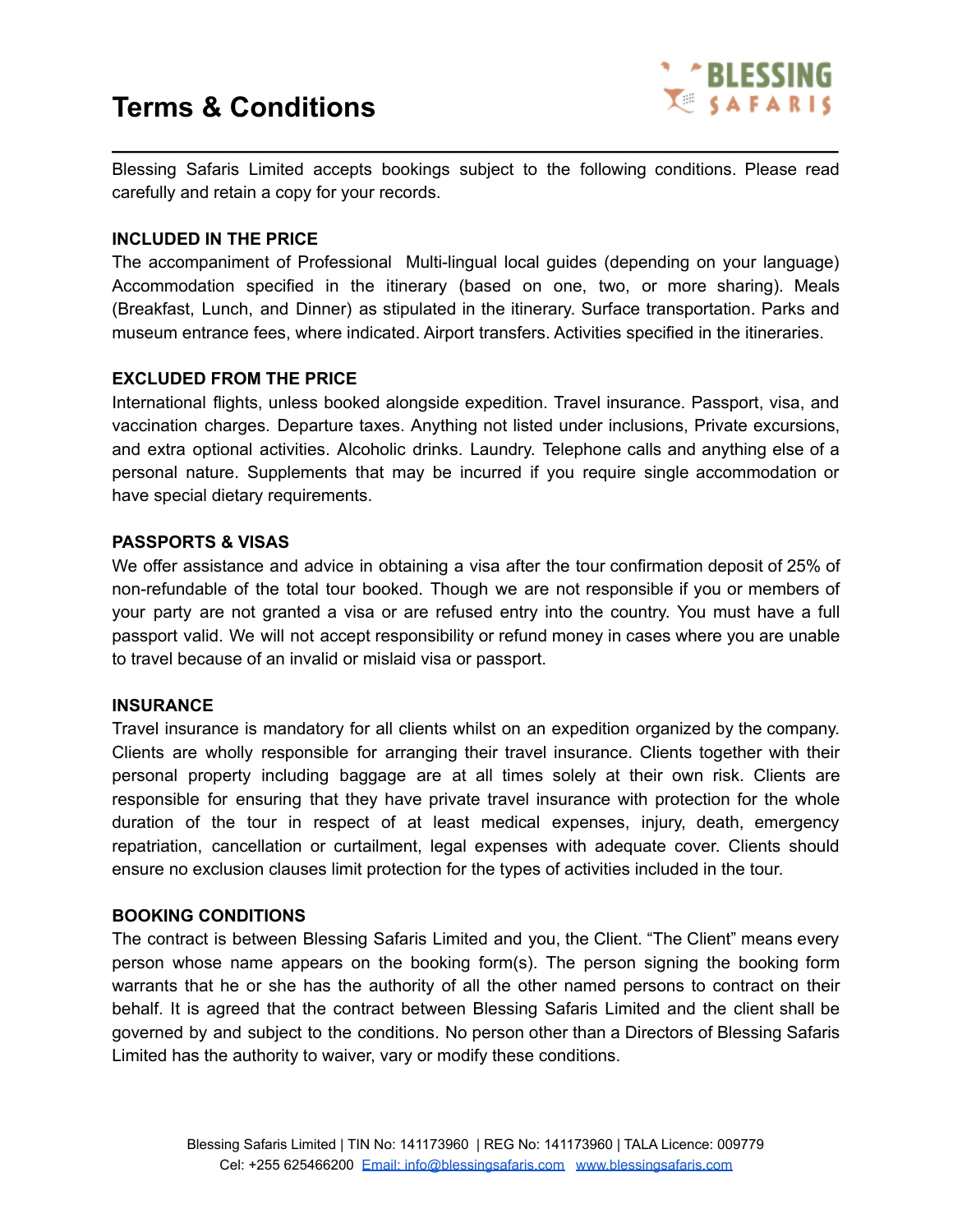

To secure your booking: We require a completed booking form with the necessary deposit before we can proceed.No contract shall exist until Blessing Safaris Limited has issued a written confirmation of the booking to you, the Client.

**\_\_\_\_\_\_\_\_\_\_\_\_\_\_\_\_\_\_\_\_\_\_\_\_\_\_\_\_\_\_\_\_\_\_\_\_\_\_\_\_\_\_\_\_\_\_\_\_\_\_\_\_\_\_\_\_\_\_\_\_**

## **BOOKING CONFIRMATION**

Your booking is fully confirmed when we receive 40% of the deposit in our bank account. Booking and our confirmation are considered as a binding contract between you and Blessing Safaris Limited. At that point, we will issue you with an invoice that includes a balance due date. We must receive the full cost not less than 30 days before the departure date. In case of holidays booked within 29 days of the departure date, we must receive the full cost within 7 working days of our sending written confirmation and invoice or such a shorter time as we may specify. In the case of non-payment of the balance by the due date, we reserve the right to cancel your booking and retain your deposit as well as any other cancellation charges including hotel and operational expenses.

### **HOW TO MAKE PAYMENTS**

#### **1. Direct Wire Transfer**

| <b>BRANCH NAME</b>    | <b>NEW ARUSHA MARKET</b>        |
|-----------------------|---------------------------------|
| <b>BANK NAME</b>      | <b>NMB BANK PLC</b>             |
| <b>SWIFT CODE</b>     | <b>NMIBTZTZ</b>                 |
| <b>ACCOUNT NAME</b>   | <b>BLESSING SAFARIS LIMITED</b> |
| <b>ACCOUNT NUMBER</b> | 42710042425                     |
| <b>CURRENCY TYPE</b>  | <b>USD</b>                      |

## **2. Online Credit Card Payment**

We accept Visa, Mastercard, and American Express

If you decide to use this mode of payment, a 3.9% bank surcharge has to be added on top of the original amount. The 3.9% charge does not come from Blessing Safaris Limited, it is a bank surcharge for credit card transactions

Sometimes the gateways or your bank may request additional documents to approve the transaction, bear in mind that it is for your own financial safety.

You can pay through [Pesapal](https://payments.pesapal.com/blessingsafaris) (PCi DSS & PCi PTS compliance)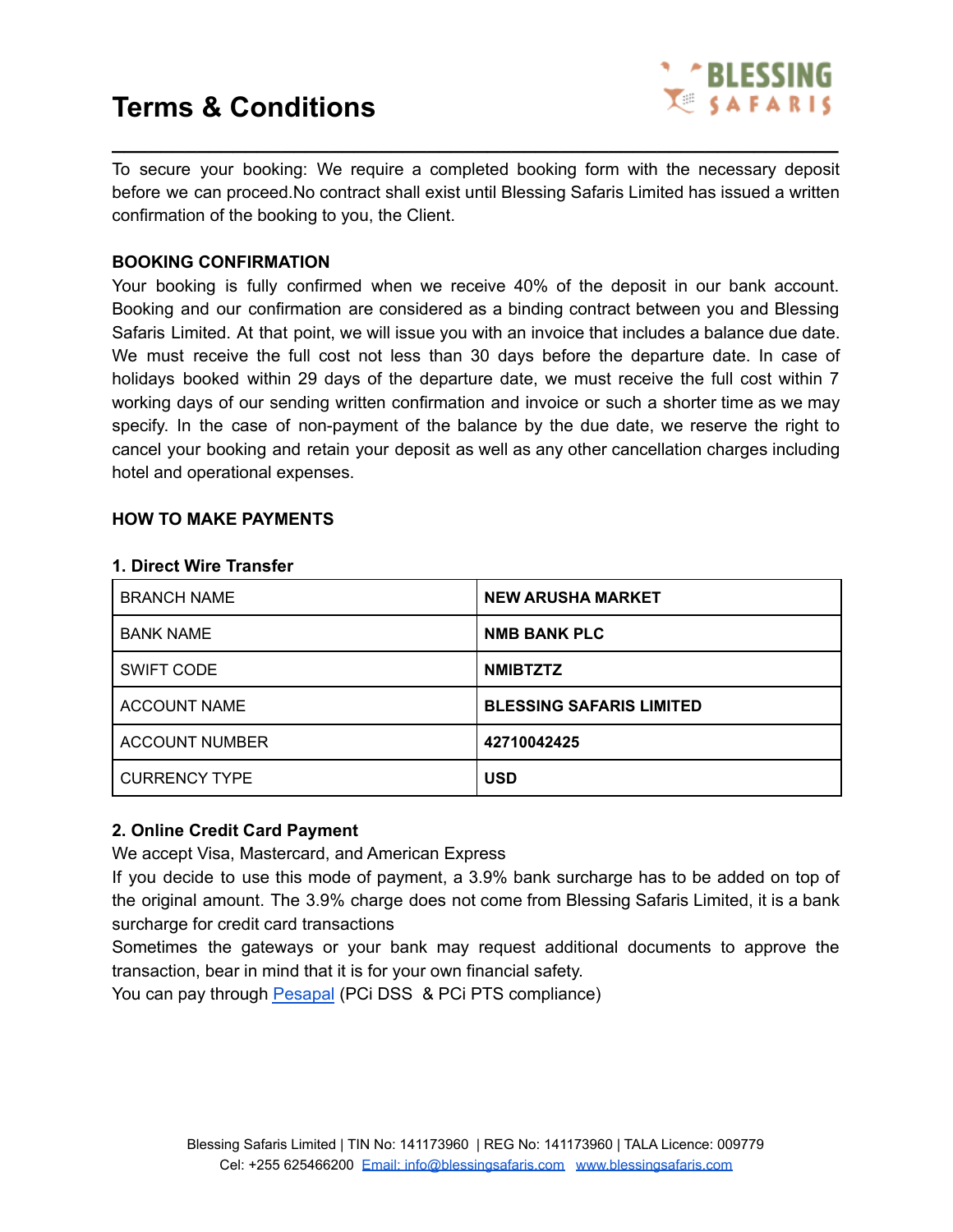

## **YOUR FINANCIAL PROTECTION**

When you make a booking, you will be supplied with an unpaid invoice showing the amount you have to pay and the company bank account details and after payment, you will receive the paid invoice. This will act as payment evidence.

**\_\_\_\_\_\_\_\_\_\_\_\_\_\_\_\_\_\_\_\_\_\_\_\_\_\_\_\_\_\_\_\_\_\_\_\_\_\_\_\_\_\_\_\_\_\_\_\_\_\_\_\_\_\_\_\_\_\_\_\_**

## **HEALTH AND SAFETY**

You should familiarise yourself before departure with the precautions recommended by the authorities. Full information about health and safety precautions is available from the Ministry of Health or visit: https://www.moh.go.tz/en/

## **LIABILITY**

Blessing Safaris Limited promises to ensure that all parts of the holiday agreed within the contract are provided at a high standard and in accordance with the contract.

#### **Please note that**

- Some trips take place in places where we have little control over the quality of internal accommodation arrangements, which may vary in quality and the degree of comfort provided and may also differ from their description given by us in good faith in our brochures, leaflets, and website.
- Most places we operate are very remote in case of flight, local Airlines do not meet International air safety standards and therefore there is a higher level of risk when compared to international flights. If you would like to know which local airlines we use then please contact us for further information.
- It may be necessary for reasons beyond our control to amend advertised arrangements before leaving your country and once the trip begins. Some tours involve working with other accommodation vendors which are limited depending on the destinations that are making great efforts to improve their facilities for their visitors. But despite this, even with detailed planning, a degree of patience and flexibility is required to deal with the unexpected. The itineraries given for each trip must therefore be seen as an indication of intent and not as a contractual obligation on our part. No refunds will be given if changes for such reasons occur. These booking conditions are also subject to change.
- It is understood that if you decide voluntarily to leave an expedition, Blessing Safaris Limited has no responsibility for your safety or well-being or any consequential expenses.
- Please understand that there are certain hazards involved when traveling, which you must accept at your own risk.Snorkeling/Swimming, Diving, Trekking, Climbing, Kayaking, Rafting, Horse-riding, and Mountaineering are inherently dangerous activities. It is possible to be killed, injured, incapacitated, and experience pain, illness, and suffering. There is no way of predicting all of the hazards you will face. Whilst Blessing Safaris Limited and our partners will take reasonable precautions to minimize the risks, there is no way Blessing Safaris Limited or our partners can guarantee your safety on an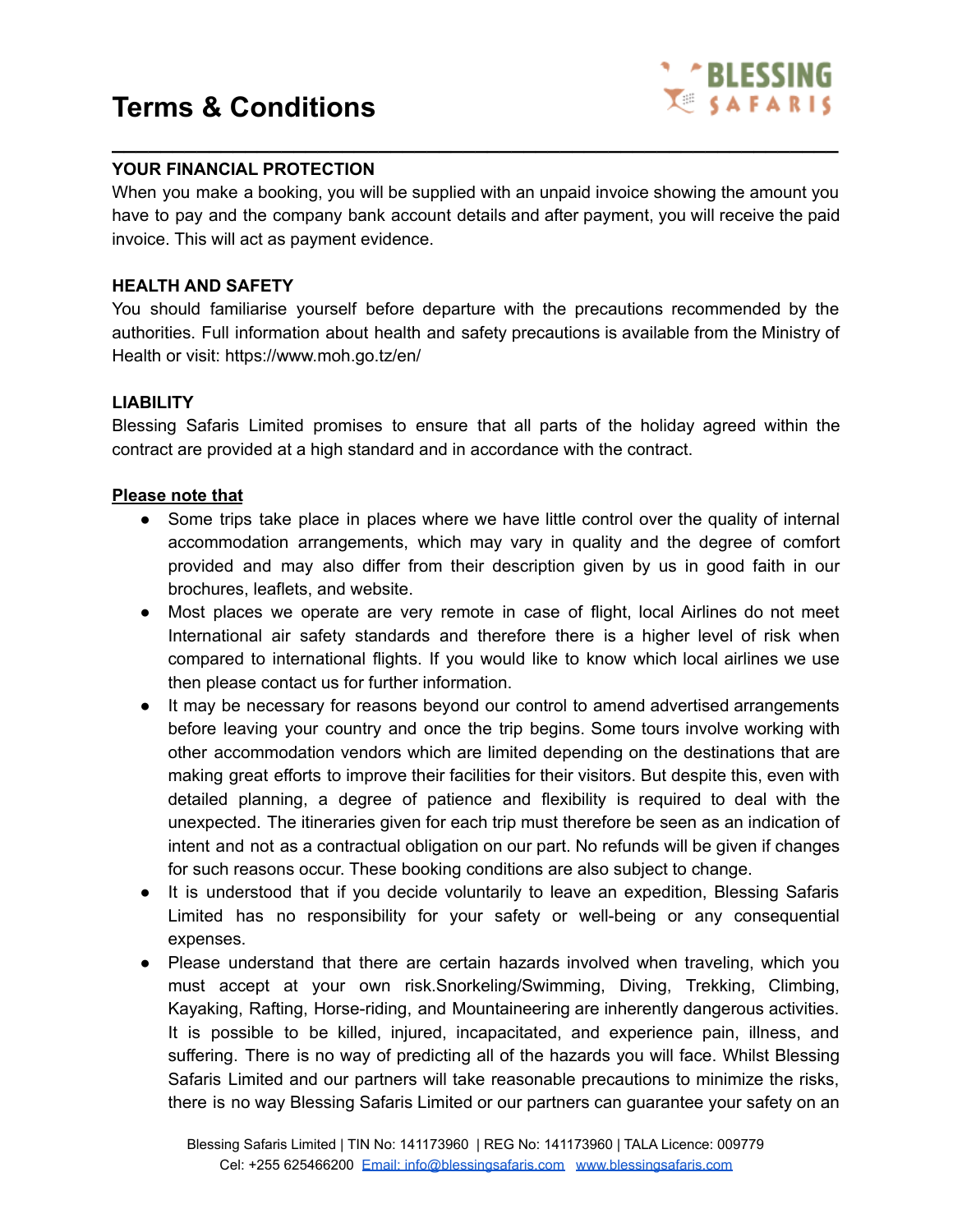

expedition 100%. For all our river or sea trips, clients have to be able to swim. These activities are at your own risk.

**\_\_\_\_\_\_\_\_\_\_\_\_\_\_\_\_\_\_\_\_\_\_\_\_\_\_\_\_\_\_\_\_\_\_\_\_\_\_\_\_\_\_\_\_\_\_\_\_\_\_\_\_\_\_\_\_\_\_\_\_**

- Often areas of our expeditions are remote with little or no medical support. Therefore, delays to get medical assistance are to be expected and can go up to more than 24 hours. In some remote areas, self-rescue is the only option. Your guide may need to begin first aid appropriate to the remoteness of the area and the nature of your ailments.
- Whilst we and our partners will take all reasonable precautions to maintain your safety, you are also responsible for yourself and must act responsibly and safely that will not endanger yourself or others in your party.
- We operate in areas where there are dangers to life from wild animals such as crocodiles, tigers, lions, snakes, and elephants. You agree to act responsibly and if in any doubt take the guidance of your guide or group leader.
- By completing your booking form you certify that you have read and understood these risks and that they are acceptable to you. Blessing Safaris Limited or our partners will not accept your participation on an expedition if you do not have suitable or sufficient travel insurance to cover such events as illness, remote area evacuation, etc.
- We will assist you with any emergency or evacuation in the event of problems by contacting flying doctors with whom we partner. The company will not be liable for any illness, injury, or death sustained whilst traveling with Blessing Safaris Limited, except due to our negligence, nor will it be liable for any uninsured losses of your property.

# **ACTIVITIES ASSOCIATED WITH DANGER**

There are inherent risks involved with riding horses, camels, rock climbing, etc. We may require you to sign a separate form accepting personal liability for any of these activities.

## **FITNESS, ILLNESS, OR DISABILITY**

If you have any medical condition or disability which may affect your holiday, you must advise us in writing at the time of booking giving full details. If you are concerned about your fitness or medical condition and ability to undertake the trip, it is your responsibility to seek medical advice as to whether you should participate. If we feel unable to properly accommodate your particular needs, we reserve the right to decline or cancel your booking.

## **PERSONAL SAFETY**

Regarding hotel rooms, you should contact your guide if you have any concerns about electrical points in the room. All travelers need to be familiar with the evacuation routes of the hotel. For personal safety in general, your guide will help inform you about what is safety measures. When you are not with a guide (e.g. on the beach), Blessing Safaris Limited recommends not to go out at night and to ask the hotel for specific safety considerations.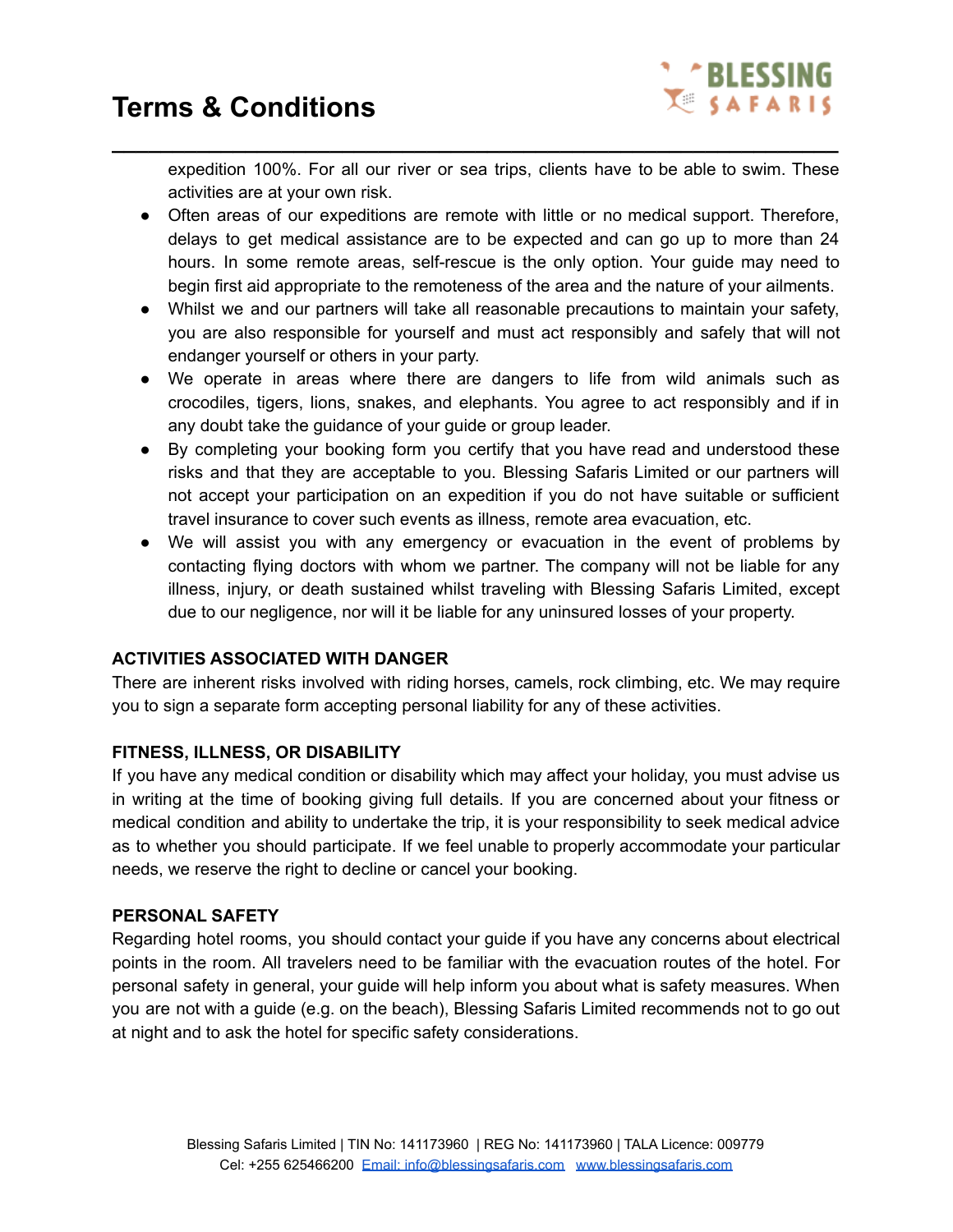

## **BAGGAGE**

We cannot be responsible for loss of or damage to baggage, personal effects, money, or documents, except insofar as such liability may arise under our duty as carriers.

**\_\_\_\_\_\_\_\_\_\_\_\_\_\_\_\_\_\_\_\_\_\_\_\_\_\_\_\_\_\_\_\_\_\_\_\_\_\_\_\_\_\_\_\_\_\_\_\_\_\_\_\_\_\_\_\_\_\_\_\_**

### **FORCE MAJEURE**

We regret we cannot accept any liability, or pay any compensation, where the performance or prompt performance of our contractual obligations is prevented, or affected, by "force majeure". In these booking conditions "force majeure" means any event which we or our agents overseas could not, even with all due care, foresee or avoid. Such circumstances may include war, the threat of war, civil strife, industrial dispute, flight cancellations, terrorist activity, natural or nuclear disaster, fire, sickness, quarantine, adverse weather conditions, and all similar events outside our control.

### **RESTRICTIONS ON PARTICIPATION**

We reserve the right to remove from the tour any person unable or unwilling to conduct themselves in a manner compatible with the satisfactory operation of the holiday. In this event, we will make no refund, nor be liable to pay any compensation, and any additional travel costs involved in returning home are your responsibility.

#### **PRICE**

Please note that the prices of our tours are open to change up until the date of departure (for example internal airfare increases and taxes, or significant fluctuations in exchange rates which are completely out of our control and must be passed on to you the client). Blessing Safaris Limited will use its best endeavors to mitigate short-term currency risks through hedging and protect you from the first 5% of any adverse movement. Beyond that level, we reserve the right to pass on the difference in cost. If you wish to mitigate the risk completely then contact Blessing Safaris Limited regarding a solution.

#### **SPECIAL REQUESTS**

At the time of booking, please let us know if you would prefer single accommodation or if you have any dietary or health requirements. We will let you know if there is a surcharge. We endeavor to meet all individuals' specific needs but we can only accept bookings on the understanding that there will be occasions when single accommodation is unavailable. Smoking is not permitted in vehicles or shared accommodation.

#### **GENERAL INFORMATION**

We give advice and information on matters such as health, vaccinations, visas, currency, local conditions, climate, equipment, clothing, and other matters in good faith and cannot be held responsible for such advice and information. You accept responsibility for all these matters and particularly for obtaining the necessary visas and advice from your doctor on all health matters.